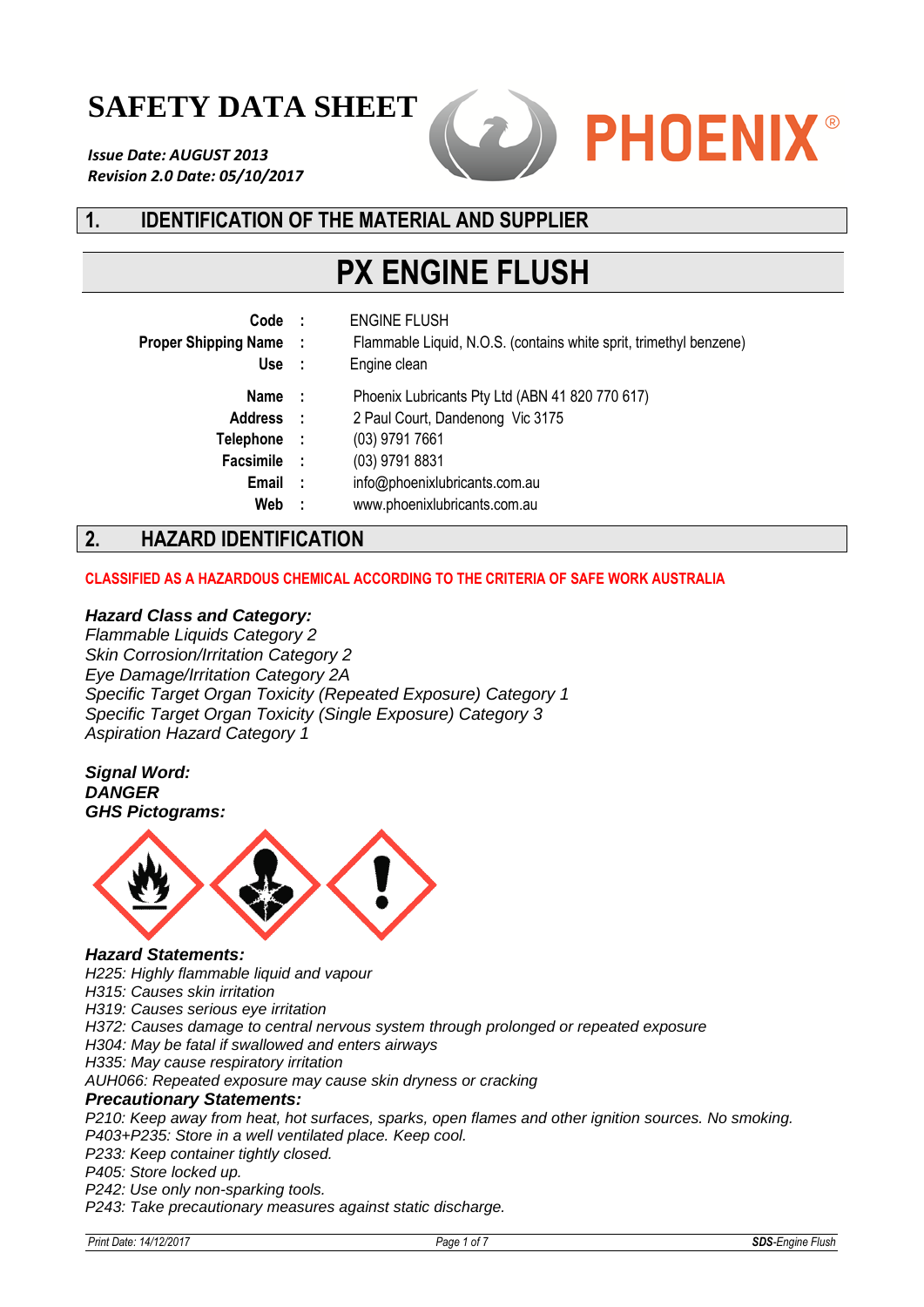# *2. HAZARD IDENTIFICATION (CONT.)*

*P270: Do not eat, drink or smoke when using this product.*

*P271: Use only outdoors or in a well-ventilated area.*

*P280: Wear protective gloves and eye protection.*

*P264: Wash hands and affected skin thoroughly after handling.*

*P260: Do not breathe mist/vapours/spray.*

*P262: Do not get in eyes, on skin, or on clothing.*

*P370+378: In case of fire: Use sand, earth, or chemical foam to extinguish.*

*P305+P351+P338: IF IN EYES: Rinse cautiously with water for several minutes. Remove contact lenses, if present and easy to do.*

*P337+P313: If eye irritation persists, get medical advice.*

*P303+P361+P352: IF ON SKIN (or hair): Take off immediately all contaminated clothing. Wash skin with plenty of soap and water.*

*P332+P313: If skin irritation occurs: Get medical advice/attention.*

*P301+P310+P331+P101: IF SWALLOWED: Immediately call a POISON CENTER/doctor, if you feel unwell, and have product container or label at hand. Do not induce vomiting.*

*P304+P340: IF INHALED: Remove victim to fresh air and keep at rest in a position comfortable for breathing. P314: Get medical advice if you fell unwell.*

*P501: Dispose of contents and container as hazardous waste.*

**Poison Schedule :** S5

# **3. COMPOSITION / INFORMATION ON INGREDIENTS**

# **INGREDIENTS:**

| Component                                                                                         | <b>CAS No.</b> | Conc, % |  |  |
|---------------------------------------------------------------------------------------------------|----------------|---------|--|--|
| White spirit                                                                                      | 8052-41-3      | < 75    |  |  |
| Ethylene glycol monobutyl ether                                                                   | 111-76-2       | < 10%   |  |  |
| 1,2,4-trimethyl benzene                                                                           | 95-63-6        | $< 6\%$ |  |  |
| Diacetone alcohol                                                                                 | 123-42-2       | $< 5\%$ |  |  |
| Other ingredients not classified as hazardous chemicals according to Safe Work Australia Criteria |                |         |  |  |

# **4. FIRST AID MEASURES**

#### **REMOVE FROM EXPOSURE IF SAFE TO DO SO**

| Swallowed :<br>Unlikely exposure route | • Do not induce vomiting.<br>• Keep at rest.<br>• Seek immediate medical attention                                                                                                                                                               |
|----------------------------------------|--------------------------------------------------------------------------------------------------------------------------------------------------------------------------------------------------------------------------------------------------|
| Eye :                                  | • Hold eye open<br>• Irrigate with water until irritation subsides (at least 15 minutes)<br>• Remove contact lenses if present and they come out easily. Continue rising.<br>• Seek immediate medical attention                                  |
| Skin :                                 | • Flush area with large amounts of water<br>• Wash skin with soap and water<br>• Remove contaminated clothing, and wash before reuse<br>• Seek medical attention if skin irritation occurs                                                       |
| <b>Inhalation</b>                      | • Remove from exposure if safe to enter area<br>• Loosen/remove clothing<br>$\bullet$ Move to fresh air<br>• Administer artificial respiration if breathing has stopped<br>• Seek immediate medical attention if irritation or symptoms persists |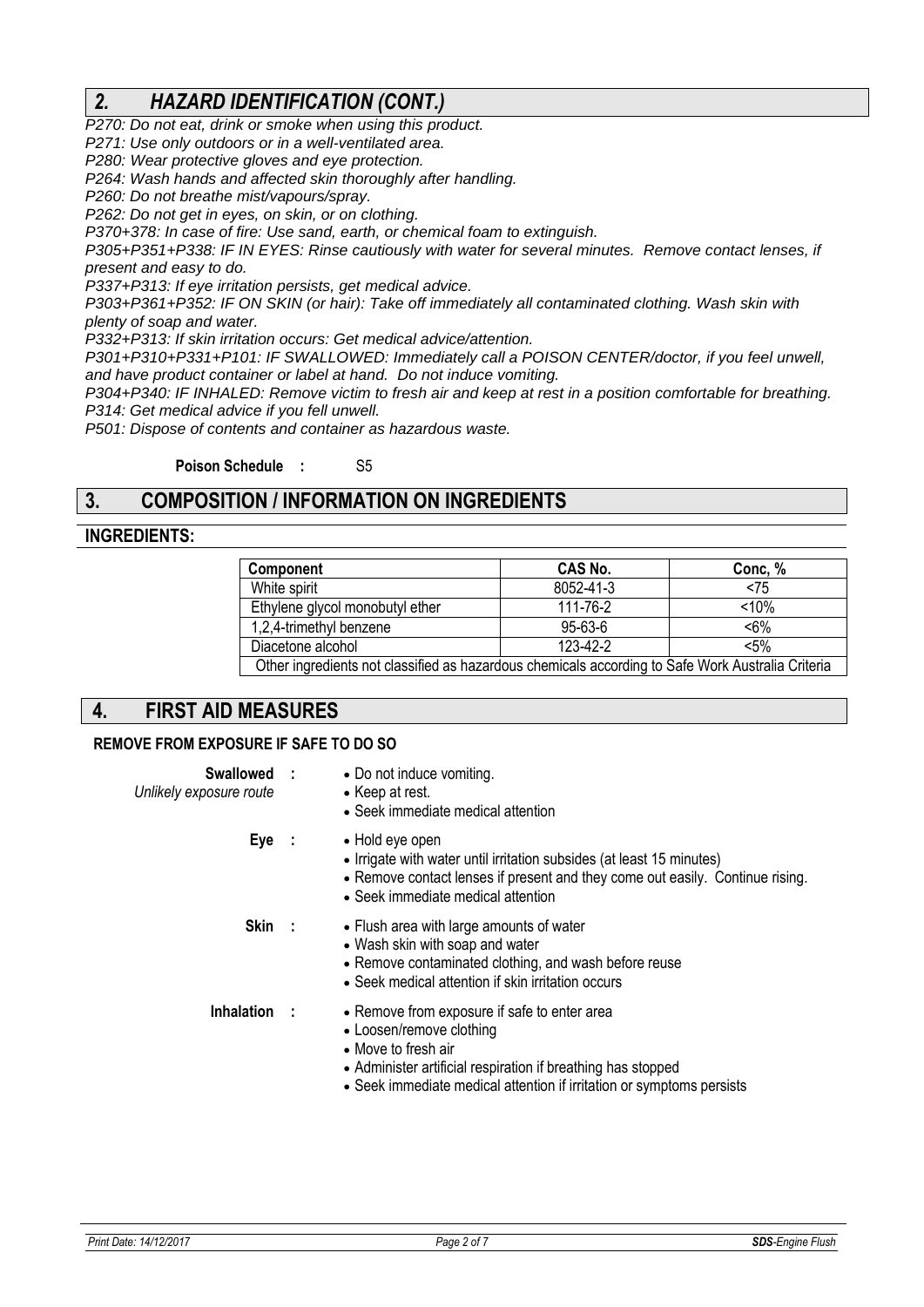- Avoid gastric lavage: risk of aspiration of product to the lungs with potential to cause chemical pneumonitis.
- Prolonged or repeated exposure may lead to central nervous system depression and damage. Treat according to symptoms.

**HAZCHEM** Emergency **Action Code** FOR FIRE OR SPILLA COARSE SPRAY FINE SPRAY FOAM NORMAL PROTEIN DRY AGENT ALCOHOL RESISTANT

**LTS** 

**BA & FIRE KIT** 

**LTS** 

**BA & FIRE KIT** 

COHOL RESISTANT FOAM \*2 OR \*3 pears in front of 2 or 3 in<mark>.</mark><br>istant foam if available

PUBLIC SAFETY HAZARD

SEE LEGEND OVER LEGEND

in<br>kic Gas (Division 2.3)<br>th sub-risk 2.1 or 5.1<br>title? sub-risk 3<br>sub-risk 3<br>5.1 PGI with sub-risk 6.1 or 8 transported at

washed to drains with large quantities of wate<br>EPA or Water Authority .<br>by any means available, spillage from<br>water courses e to be warned to stay indoors with all do<br>ws closed. Evacuation may need to be c<br>ncident Control decision

今

**DILUTE** 

**CONTAIN** 

 $P$ 

 $s \mid v$ 

R

 $\mathbf T$  $W$   $V$ 

X

 $\mathbf Y$  $\mathsf{v}$ 

 $\overline{z}$ 

 $E$ 

**AGENT** 

**ILUTE** 

#### **AUSTRALIAN POISONS INFORMATION CENTRE 24 HOUR SERVICE 13 11 26**

#### **NEW ZEALAND POISONS INFORMATION CENTRE 24 HOUR SERVICE 0800 764 766**

# **5. FIRE FIGHTING MEASURES**

**Flash point** 

- **Hazchem Code : 03YE<br>Flash point :**  $\leq 23^{\circ}$ **C** 
	-

**Fire & Explosive Properties : Highly flammable and vapour explosion hazard** 

- **Suitable Extinguishing Media :** Suitable extinguishing media are dry chemical or alcohol resistant foam.
- **Hazards from Combustion Products**  Product is a mobile liquid. Vapours from this product are heavier than air and may accumulate in sumps, pits and other low lying spaces forming potentially explosive mixtures. They may also flash back considerable distances. Fire decomposition products from this product may be toxic if inhaled. (Carbon dioxide and carbon monoxide)
	- **Precautions for Fire :** Positive pressure self-contained breathing apparatus (SCBA) and protective suit
		- Protective fire fighting clothing

# **6. ACCIDENTAL RELEASE MEASURES**

**Fighters - Special Equipment**

- **Spills or Leaks : Restrict access to area until clean-up is completed**  Wear PPE as per this SDS
	- Avoid inhalation of vapour, or skin contact.
	- Absorb / contain waste, use earth, vermiculite,<br>inert material. Waste material remains Waste material remains flammable
	- If there is a build up of vapours or mist in the clean up area, we recommend the use of a respirator.
	- Avoid ignition sources use spark free tools.
	- Collect and seal in appropriate container
	- Label the container as flammable waste
	- Create bund to prevent spread of the spill.
	- Do not contaminate surface waters depletion of oxygen in the water will occur.
	- Observe regulatory reporting requirements (Incident Notification)
	- Protect drains from potential spills to minimise contamination. In the case of large spills contact the appropriate authorities.
	- **Disposal :** Dispose of as hazardous waste in accordance with States, Local Government, EPA or related Regulations or Codes of Practice.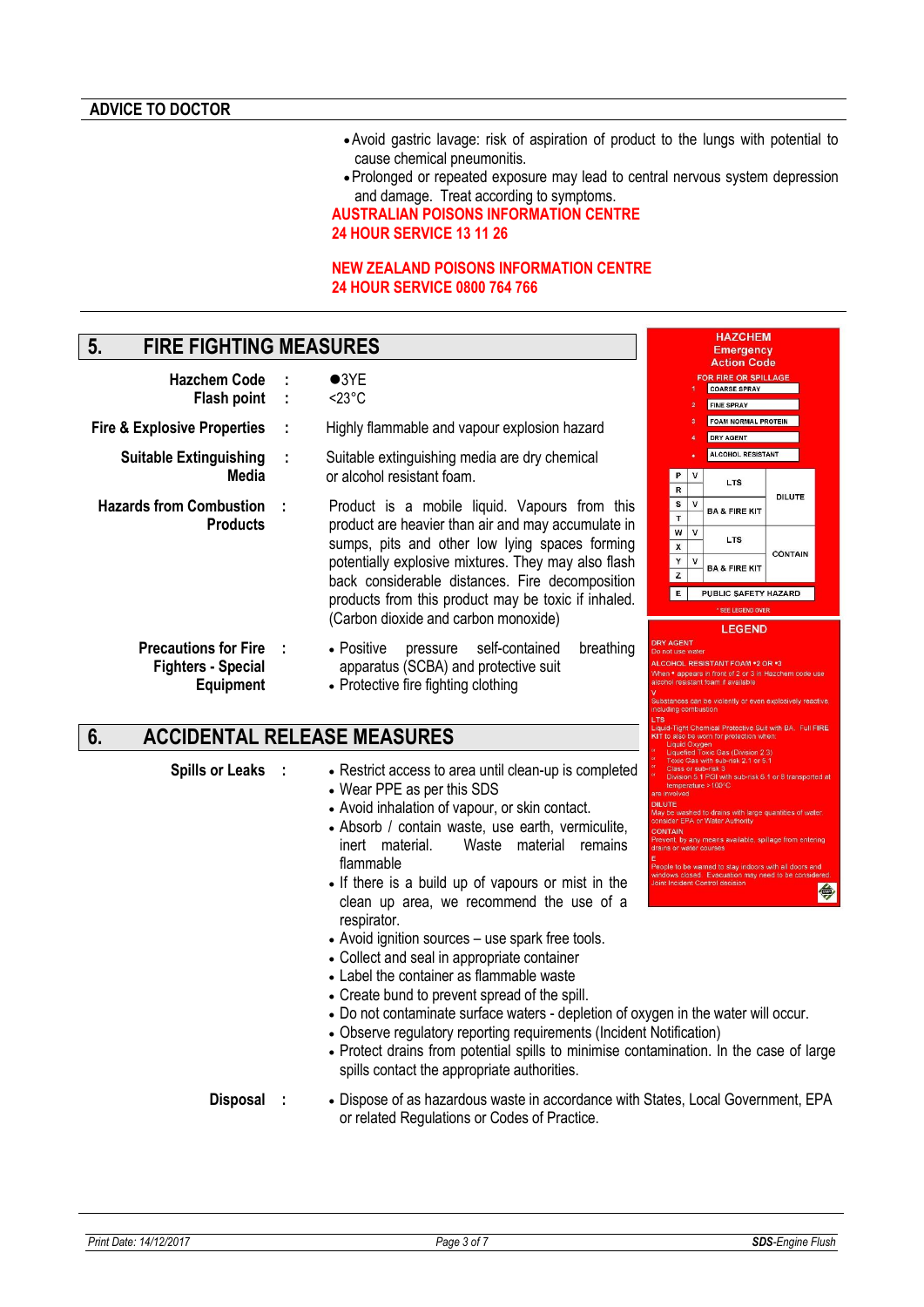# **7. HANDLING AND STORAGE**

| <b>Precautions for Safe :</b><br><b>Handling</b>  | • Eye wash and safety shower to be available in the workplace.<br>• Wear PPE as per this SDS and site risk assessment<br>• Compliant eyewash to be provided for external work.<br>• Observe good personal hygiene practices.<br>• Wash hands thoroughly after handling.<br>• Avoid contact with skin and eyes, and inhaling vapour.<br>• Use only in well ventilated areas. Ensure Exposure Standards are not exceeded<br>• Wear respiratory protection if vapours present.<br>• Product is flammable, avoid sources of heat or ignition when handling including<br>unprotected electrical equipment.<br>• No eating or drinking in the work area. |
|---------------------------------------------------|----------------------------------------------------------------------------------------------------------------------------------------------------------------------------------------------------------------------------------------------------------------------------------------------------------------------------------------------------------------------------------------------------------------------------------------------------------------------------------------------------------------------------------------------------------------------------------------------------------------------------------------------------|
| <b>Conditions for Safe</b> :<br><b>Storage</b>    | • Use grounding leads to avoid discharge (electrical spark)<br>• Store away from food, drink and animal feedstuffs.<br>• Store away from oxidising agents.<br>• Provide ventilation and containment of spills.<br>• Separate or segregate from incompatibles (in accordance with regulatory requirements).<br>• Avoid direct sunlight.<br>• Keep protected from weather.<br>• Provide spill kit.                                                                                                                                                                                                                                                   |
| Container Type :<br><b>Incompatible Materials</b> | • Store in original packaging as approved by manufacturer or regulatory direction. Do<br>not pressurise, cut, heat or weld containers - residual vapours are flammable.<br>• See section 10                                                                                                                                                                                                                                                                                                                                                                                                                                                        |

# **8. EXPOSURE CONTROLS / PERSONAL PROTECTION**

#### **CONSTITUENT DATA**

| <b>Components</b>               | CAS-No.   | vpe         | Value                             |
|---------------------------------|-----------|-------------|-----------------------------------|
| White spirit                    | 8052-41-3 | <b>TWA</b>  | 790 mg/m $3$                      |
| Trimethyl benzene               | Various   | <b>TWA</b>  | 25ppm / 123mg/m <sup>3</sup>      |
| Diacetone alcohol               | 123-42-2  | <b>TWA</b>  | 50 ppm / 238 mg/m <sup>3</sup>    |
|                                 |           | <b>TWA</b>  | 20 ppm / $96.9$ mg/m <sup>3</sup> |
| Ethylene glycol monobutyl ether | 111-76-2  | <b>STEL</b> | 50 ppm / 242 mg/m <sup>3</sup>    |

#### **ENGINEERING CONTROLS**

Provide local exhaust when exposure standards might be exceeded.

- Use explosion-proof ventilation equipment
- Provide eyewash and safety showers

# **PERSONAL PROTECTION Eye Protection :** Wear chemical splash goggles or face shield in accordance with **AS/NZS1337, Eye protection for industrial applications**. **Gloves :** Wear chemical protective gloves (eg nitrile) in accordance with **AS/NZS 2161.1 - Occupational protective gloves, selection, use and maintenance** where contact may occur. **Clothing :** Wear body protective clothing and industrial footwear in accordance with **AS2919 - Industrial clothing**. **Respiration** : If ventilation is inadequate, wear an approved organic vapour respirator in accordance with **AS/NZS1715 - Selection, use and maintenance of respiratory protective devices** *Available Side shields PVC Industial Non slip Organic*  or or the state of the state of the state of the state of the state of the state of the state of the state of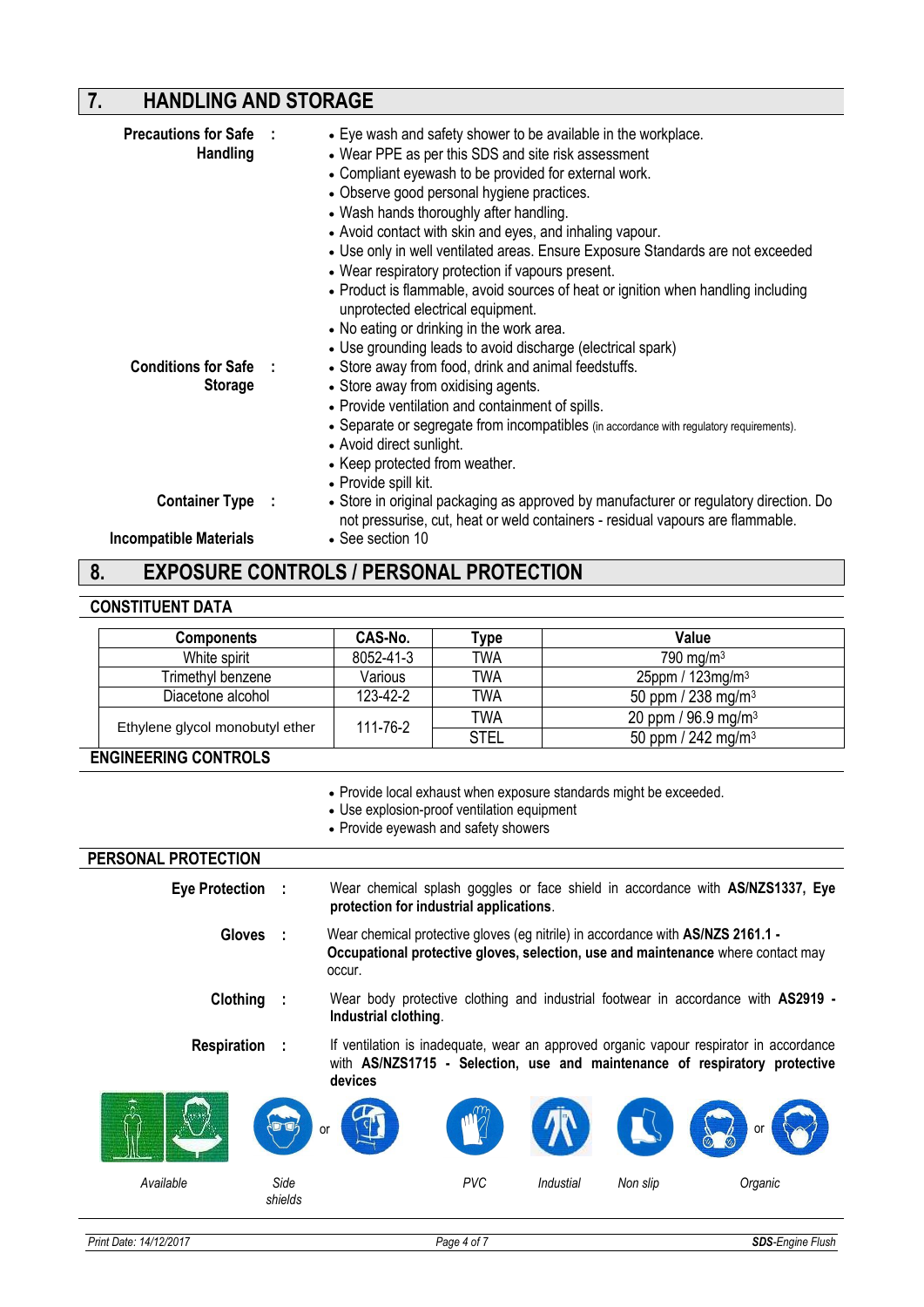# **9. PHYSICAL AND CHEMICAL PROPERTIES**

| Appearance :                      |          | Pink, clear liquid                              |
|-----------------------------------|----------|-------------------------------------------------|
| <b>Odour</b>                      | $\sim$ : | Kerosene odour                                  |
| pH (33% sol'n) :                  |          | Not Applicable                                  |
| Vapour Pressure (kpa) :           |          | Not Available                                   |
| Vapour Density :                  |          | No data                                         |
| <b>Boiling Point :</b>            |          | No data available.                              |
| <b>Freezing / Melting Point :</b> |          | No specific data. Liquid at normal temperatures |
| Solubility in Water :             |          | Negligible                                      |
| <b>Specific Gravity :</b>         |          | 0.775 at 15 deg. C.                             |
|                                   |          |                                                 |

#### **INFORMATION FOR FLAMMABLE MATERIALS**

| <b>Flash Point</b>               |    | $<$ 23°C      |
|----------------------------------|----|---------------|
| <b>Percent Volatiles</b>         |    | 100           |
| <b>Upper Explosive Limit</b>     |    | Not available |
| <b>Lower Explosive Limit</b>     | ÷. | Not available |
| <b>Auto ignition Temperature</b> | -1 | Not available |

#### **ADDITIONAL INFORMATION**

| <b>Specific Heat Value</b>       | ÷ | N/A  |
|----------------------------------|---|------|
| <b>Particle Size</b>             | t | N/A  |
| <b>VOC Content</b>               | t | 100% |
| <b>Evaporation Point</b>         | t | N/A  |
| Kinematic Viscosity @ 40°C       | t | N/A  |
| Kinematic Viscosity@ 100°C       | t | N/A  |
| <b>Octanol / Water Partition</b> | ۰ | N/A  |
| <b>Coefficient</b>               |   |      |
| <b>Saturation Vapour</b>         | ÷ | N/A  |
| Concentration                    |   |      |
| <b>Decomposition</b>             | ÷ | N/A  |
| <b>Temperature</b>               |   |      |

# **10. STABILITY AND REACTIVITY**

| <b>Chemical Stability :</b>                       |           | This product should be kept in a cool place, preferably below 30 deg. C. Keep<br>containers tightly closed. Avoid sunlight may degrade when exposed to light. |
|---------------------------------------------------|-----------|---------------------------------------------------------------------------------------------------------------------------------------------------------------|
| Incompatible Materials :                          |           | Oxidising agents.                                                                                                                                             |
| <b>Hazardous Decomposition</b><br><b>Products</b> | $\sim$ 1. | Combustion forms carbon dioxide, and if incomplete, carbon monoxide and smoke.                                                                                |

# **11. TOXICOLOGICAL INFORMATION**

# **ACUTE HEALTH EFFECTS (IMMEDIATE OR WITHIN 14 DAYS - SHORT TERM)**

| <b>Swallowed (Oral)</b> | Swallowing may result in drowsiness, fatigue, loss of appetite, blurred vision, headache,<br>and nausea. Vomiting may cause this product to be aspirated to the lungs resulting in<br>chemical pneumonitis or pulmonary oedema which may be fatal. Symptoms may be<br>delayed. Seek immediate medical attention. |                         |
|-------------------------|------------------------------------------------------------------------------------------------------------------------------------------------------------------------------------------------------------------------------------------------------------------------------------------------------------------|-------------------------|
| Eye                     | This product is an eye irritant. Symptoms may include stinging and reddening of eyes and<br>watering which may become copious. This product will not permanently damage the eye<br>tissue.                                                                                                                       |                         |
| Skin (Dermal) :         | This product is irritating to the skin. It may result in dryness and cracking from prolonged<br>exposure.                                                                                                                                                                                                        |                         |
| <b>Inhalation</b>       | Inhalation of the vapour may lead to respiratory irritation, with cough, nausea, vomiting,<br>headache, unconsciousness, shortness of breath, dizziness, and loss of consciousness<br>following.                                                                                                                 |                         |
| Print Date: 14/12/2017  | Page 5 of 7                                                                                                                                                                                                                                                                                                      | <b>SDS-Engine Flush</b> |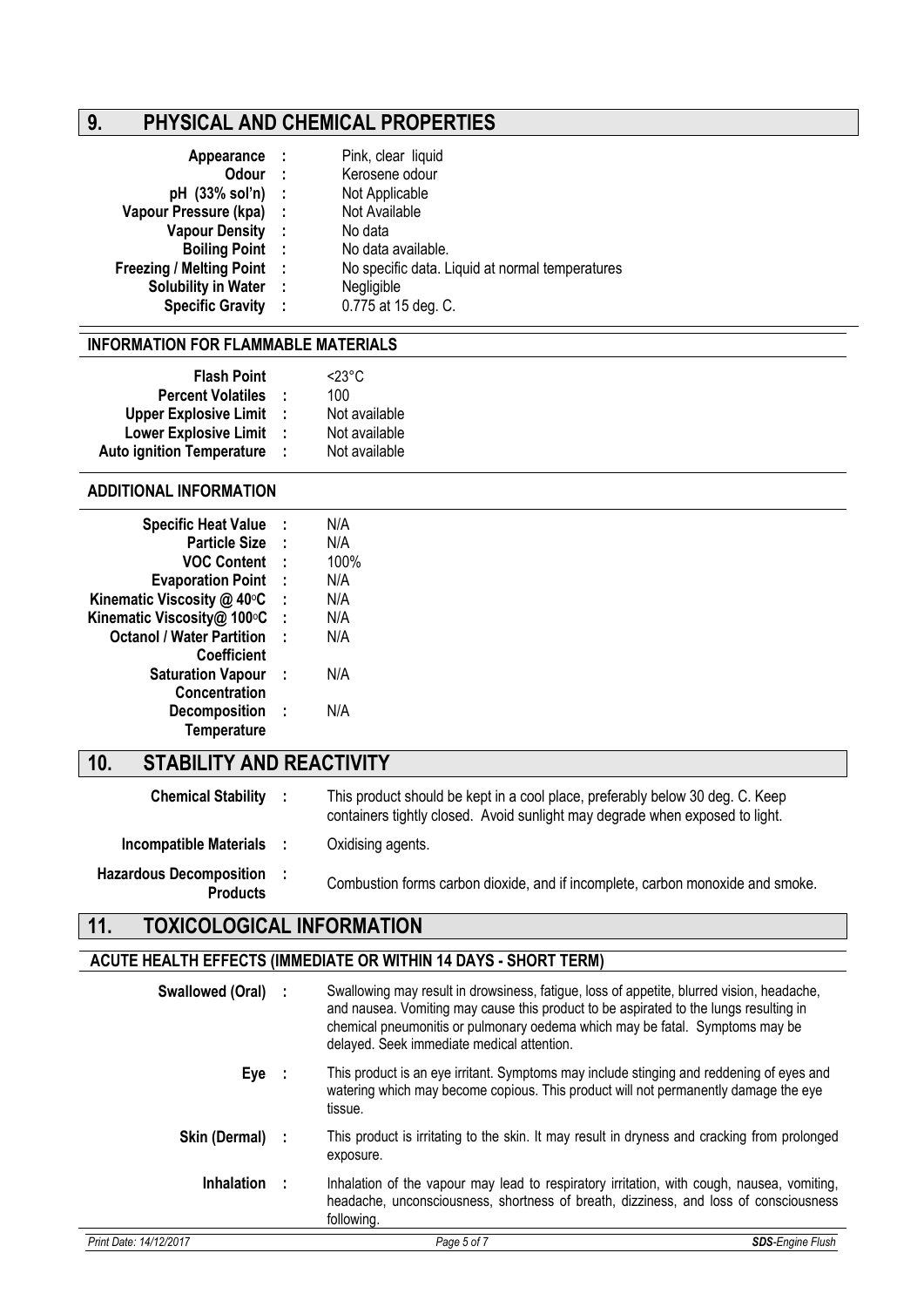# **11. TOXICOLOGICAL INFORMATION (CONT.)**

# **CHRONIC (MEDIUM OR LONG TERM)**

There is evidence of potentially irreversible damage to the central nervous system from repeated high exposure. Repeated exposure to high concentrations of vapour may result in muscle weakness, tingling in hands and feet, blurred vision, headaches, nausea, loss of appetite, hallucinations, and possible loss of consciousness.

#### **CARCINOGENICITY**

This product does not contain any substances that are listed as carcinogens.

### **FOR SOLVENTS**

#### **USED PRODUCTS**

 Used products may contain other contaminants. Contact with all types and makes of used solvents must therefore be avoided and a high standard of personal hygiene maintained.

### **12. ECOLOGICAL INFORMATION**

| Ecotoxicity :                           | Harmful to aquatic life with long lasting effects                |
|-----------------------------------------|------------------------------------------------------------------|
| Persistence / Degradability :           | Slow.                                                            |
| Mobility :                              | Highly volatile, will partition rapidly to air.                  |
| <b>Environmental Fate</b><br>(Exposure) | Do not allow waste product to reach waterways, drains and sewers |

# **13. DISPOSAL CONSIDERATIONS**

**Disposal Methods :** This product may be recycled if unused, or if it has not been contaminated so as to make it unsuitable for its intended use. If it has been contaminated, it may be possible to reclaim the product by filtration, distillation or some other means. If neither of these options is suitable, consider controlled incineration in the appropriate equipment using a licences. **Special Precautions for Landfill or Incineration :**

# **14. TRANSPORT INFORMATION**

#### **ENSURE ALL PACKAGES ARE IN ACCORDANCE WITH THE AUSTRALIAN DANGEROUS GOODS CODE (ADGC)**

| <b>UN Number</b>                                    |      | 1993                                                                |
|-----------------------------------------------------|------|---------------------------------------------------------------------|
| <b>UN Proper Shipping Name</b>                      | - 11 | Flammable Liquid, N.O.S. (contains white spirit, trimethyl benzene) |
| <b>Dangerous Goods Class</b><br>and Subsidiary Risk |      | Class 3: Flammable Liquids                                          |
| <b>Packing Group :</b>                              |      | Ш                                                                   |
| Hazchem Code :                                      |      | $\bullet$ 3YE                                                       |
| <b>Limited Quantities</b>                           |      | 1L                                                                  |
| <b>Marine Pollutant</b>                             |      | No                                                                  |
| Ionancrous Coode Coaroantion:                       |      |                                                                     |

#### **Dangerous Goods Segregation:**

This product is classed as Dangerous Goods Class 3, packing group II. Please consult the Australian Dangerous Goods Code for Transport by Road and Rail for information.

# **15. REGULATORY INFORMATION (AUSTRALIA)**

**COUNTRY:** Australia **INVENTORY:** AICS **STATUS:** Listed **POISON SCHEDULE: S5 liquid hydrocarbons**

#### **Hazardous Chemical according to the criteria of Safe Work Australia.**